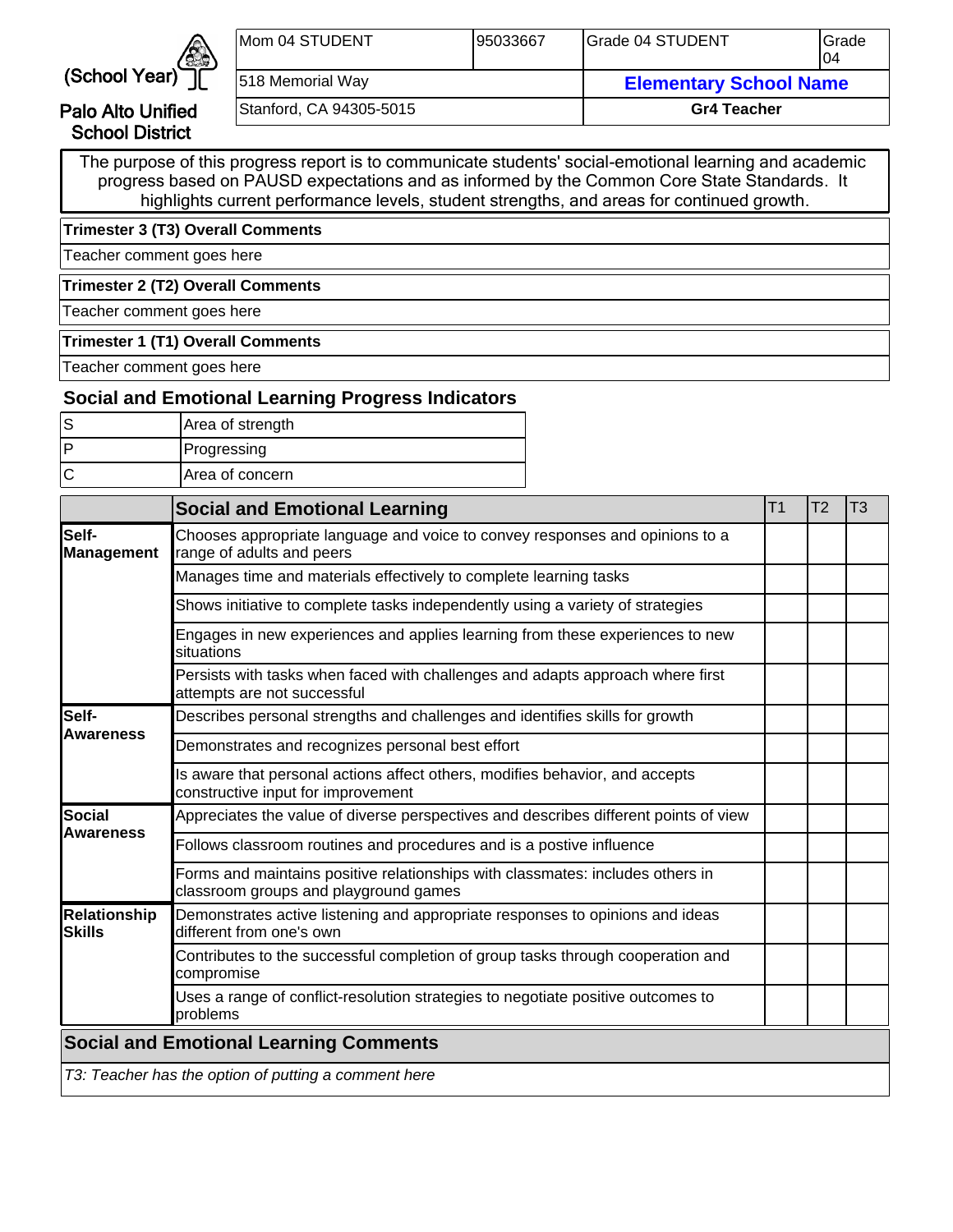#### **End of Year Progress (T3) Progress Indicators for Academics (T1, T2)**

|           | Area of strength           |    | Exceeded standard             |
|-----------|----------------------------|----|-------------------------------|
|           | Progressing                | ΙM | <b>IMet standard</b>          |
|           | IArea of concern           |    | <b>IDid not meet standard</b> |
| <b>NA</b> | Not taught or not assessed |    |                               |

|                                                         | <b>English Language Arts</b>                                                                                                            |                |                |                |
|---------------------------------------------------------|-----------------------------------------------------------------------------------------------------------------------------------------|----------------|----------------|----------------|
|                                                         | <b>Reading</b>                                                                                                                          | Τ1             | T2             | T3             |
| <b>Key Ideas/Details</b>                                | Discusses the central theme in fictional texts using details and inferences about<br>characters, setting, and plot events               |                |                |                |
|                                                         | Summarizes a variety of informational texts using details and inferences about<br>events, procedures, ideas, or concepts                |                |                |                |
| Craft/Structure                                         | Compares and contrasts different accounts of the same event                                                                             |                |                |                |
|                                                         | Describes overall structure in fiction and nonfiction texts                                                                             |                |                |                |
| Integration of<br>Knowledge and                         | Compares and contrasts similar themes, topics, and patterns of events in stories                                                        |                |                |                |
| Ideas                                                   | Combines a variety of information from two sources in order to write or speak<br>about a topic knowledgeably                            |                |                |                |
| <b>Foundational</b><br><b>Skills</b>                    | Reads grade-level texts with expression, accuracy, and fluency                                                                          |                |                |                |
| <b>Range of Reading</b>                                 | Understands grade-level texts in a variety of genres (e.g., folk tales, fairy tales,<br>and science texts)                              |                |                |                |
|                                                         | Writing                                                                                                                                 | T <sub>1</sub> | T <sub>2</sub> | T <sub>3</sub> |
| <b>Types and</b><br><b>Purposes</b>                     | Writes narratives of real and imagined experiences using descriptive details with<br>clear event sequences                              |                |                |                |
|                                                         | Writes informational texts in paragraphs to clearly share facts and ideas                                                               |                |                |                |
|                                                         | Writes opinion pieces supporting a point of view with reasons and facts                                                                 |                |                |                |
| <b>Production and</b>                                   | Plans, revises, and edits writing                                                                                                       |                |                |                |
| <b>Distribution</b>                                     | Uses a variety of digital tools to collaborate, produce, and publish                                                                    |                |                |                |
| <b>Research to Build</b><br>and Present                 | Conducts short research projects using note-taking, summarizing, and<br>paraphrasing skills                                             |                |                |                |
| Knowledge                                               | Draws evidence from literary or informational texts, providing a list of sources                                                        |                |                |                |
| Range of writing                                        | Writes routinely over extended and shorter time frames for a variety of purposes                                                        |                |                |                |
|                                                         | <b>Listening/Speaking</b>                                                                                                               | T1             | T <sub>2</sub> | T <sub>3</sub> |
| Comprehension<br>and Collaboration                      | Engages in small and large-group conversations respectfully, builds on ideas of<br>others, and expresses own ideas and evidence clearly |                |                |                |
| <b>Presentation of</b><br>Knowledge and<br><b>Ideas</b> | Speaks clearly with appropriate pacing to report on a topic or text, tell a story, or<br>recount an experience in an organized manner   |                |                |                |
|                                                         | Language                                                                                                                                | T1             | T <sub>2</sub> | T <sub>3</sub> |
| <b>Conventions of</b><br><b>Standard English</b>        | Speaks and writes using grade-appropriate conventions and spelling                                                                      |                |                |                |
| Vocabulary<br><b>Acquisition</b><br>and Use             | Determines the meaning of new, unknown, and multiple-meaning words                                                                      |                |                |                |
|                                                         | <b>English Language Arts Comments</b>                                                                                                   |                |                |                |

T3: Teacher has the option of putting a comment here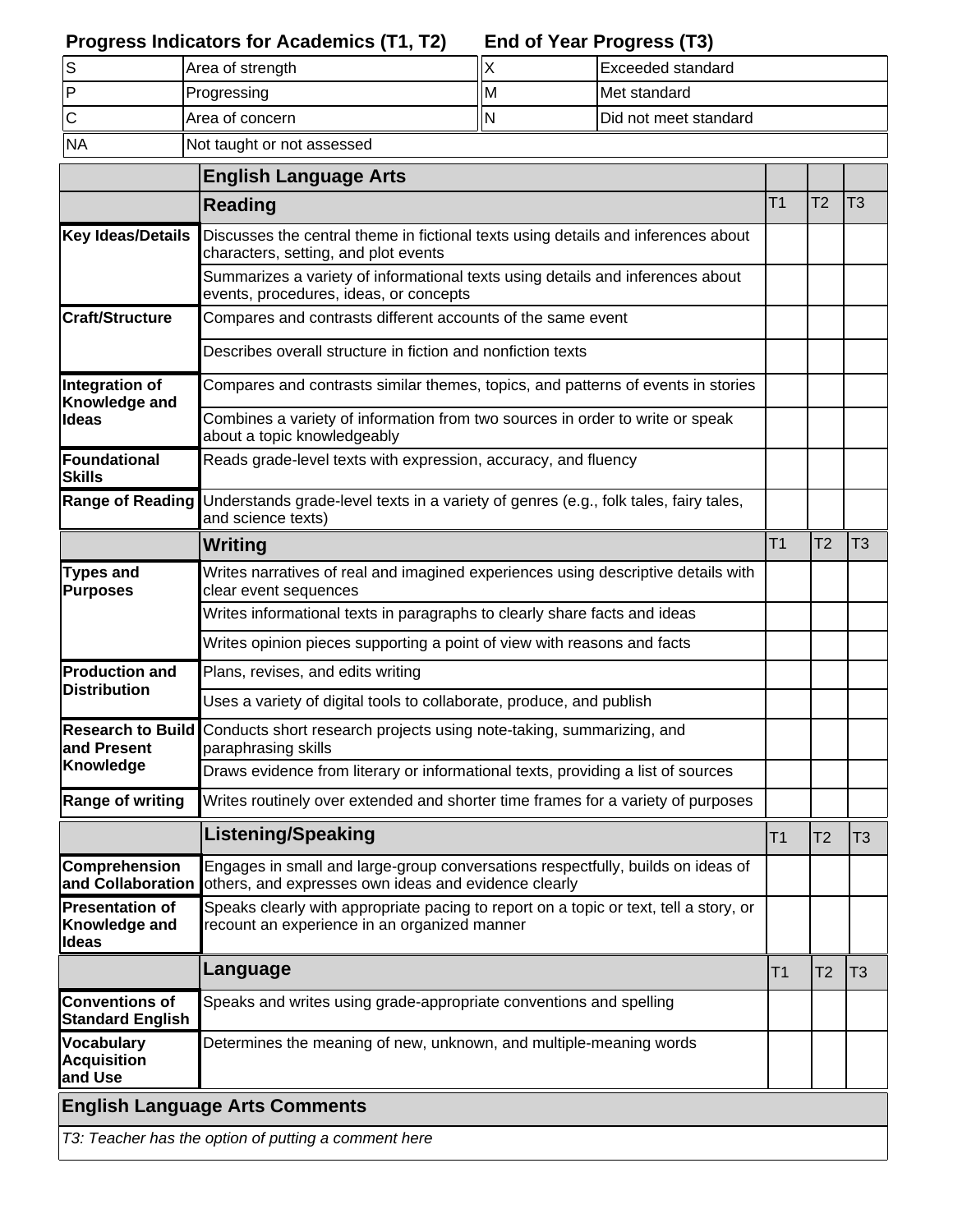|                                                      | <b>Mathematics</b>                                                                                                                                                                                        | T <sub>1</sub> | T <sub>2</sub> | T <sub>3</sub> |
|------------------------------------------------------|-----------------------------------------------------------------------------------------------------------------------------------------------------------------------------------------------------------|----------------|----------------|----------------|
| <b>Operations and</b><br>Algebraic                   | Uses the four operations $(+, -, x, \div)$ to solve multi-step word problems                                                                                                                              |                |                |                |
| <b>Thinking</b>                                      | Finds all factor pairs for a whole number in the range from one to 100                                                                                                                                    |                |                |                |
| Fractions                                            | Calculates and explains fraction equivalence                                                                                                                                                              |                |                |                |
|                                                      | Applies understanding of addition, subtraction, and multiplication to fractions                                                                                                                           |                |                |                |
|                                                      | Understands and compares decimal fractions with denominators of 10 and 100                                                                                                                                |                |                |                |
| <b>Measurement</b>                                   | Solves problems using measurements with a variety of units                                                                                                                                                |                |                |                |
| Geometry                                             | Draws and identifies lines and angles, and classifies shapes by properties of their<br>lines and angles                                                                                                   |                |                |                |
| <b>Number</b> and<br><b>Operations in</b><br>Base 10 | Uses place value understanding to perform multi-digit operations in addition,<br>subtraction, multiplication, and division                                                                                |                |                |                |
| <b>Math Practices</b>                                | Makes sense of problems and perseveres in solving them: students discuss<br>problem-solving strategies and recognize the connections between them and use<br>different strategies to check their own work |                |                |                |
|                                                      | Constructs viable arguments and critiques the reasoning of others: students<br>explain and defend their own thinking, respond to others' explanations, and ask<br>appropriate questions                   |                |                |                |
|                                                      | Uses appropriate tools strategically: when solving a problem, students<br>understand which tools are the most appropriate to use (e.g., objects, diagrams,<br>and estimation)                             |                |                |                |
|                                                      | Attends to precision: students accurately calculate, measure, and communicate<br>with precise math language                                                                                               |                |                |                |

## **Mathematics Comments**

T3: Teacher has the option of putting a comment here

|                        | <b>Science</b>                                                                                                                                                                                |  | T3 |
|------------------------|-----------------------------------------------------------------------------------------------------------------------------------------------------------------------------------------------|--|----|
| <b>Content</b>         | Demonstrates an understanding of content and concepts in physical science                                                                                                                     |  |    |
|                        | Demonstrates an understanding of content and concepts in earth science                                                                                                                        |  |    |
|                        | Demonstrates an understanding of content and concepts in life science                                                                                                                         |  |    |
| <b>IProcess Skills</b> | Differentiates observations from inference (interpretation) and knows scientists'<br>explanations come partly from what they observe and partly from how they<br>interpret their observations |  |    |
|                        | Formulates and justifies predictions based on cause-and-effect relationships                                                                                                                  |  |    |
|                        | Conducts multiple trials to test a prediction and draws conclusions                                                                                                                           |  |    |
|                        | Follows a set of written instructions for a scientific investigation                                                                                                                          |  |    |

### **Science Comments**

T3: Teacher has the option of putting a comment here

|                                                      | <b>Social Studies</b>                                              |  |  |  |  |  |
|------------------------------------------------------|--------------------------------------------------------------------|--|--|--|--|--|
|                                                      | Demonstrates an understanding of content, concepts, and vocabulary |  |  |  |  |  |
|                                                      | Applies critical thinking and cultural awareness in discussions    |  |  |  |  |  |
| <b>Social Studies Comments</b>                       |                                                                    |  |  |  |  |  |
| T3: Teacher has the option of putting a comment here |                                                                    |  |  |  |  |  |